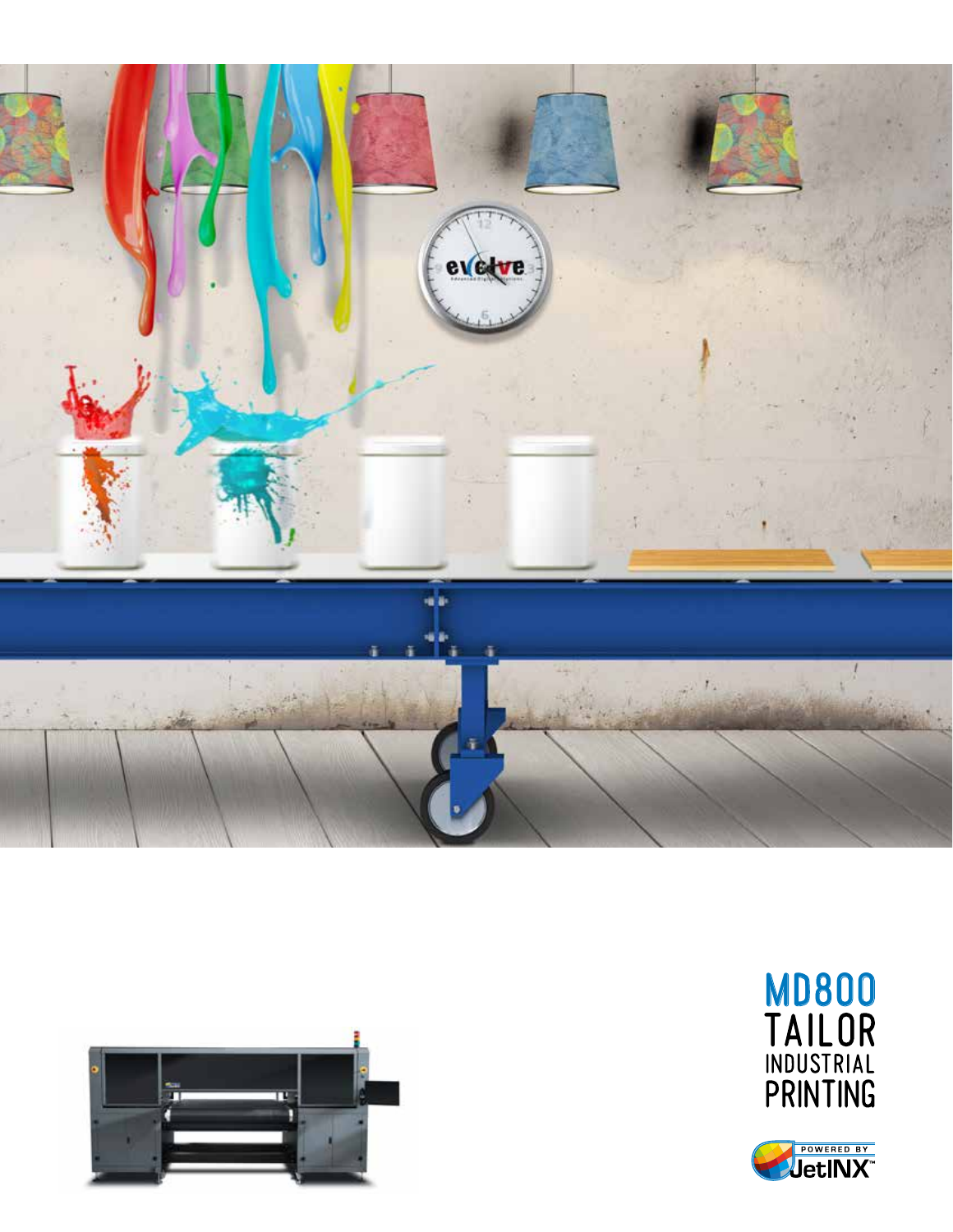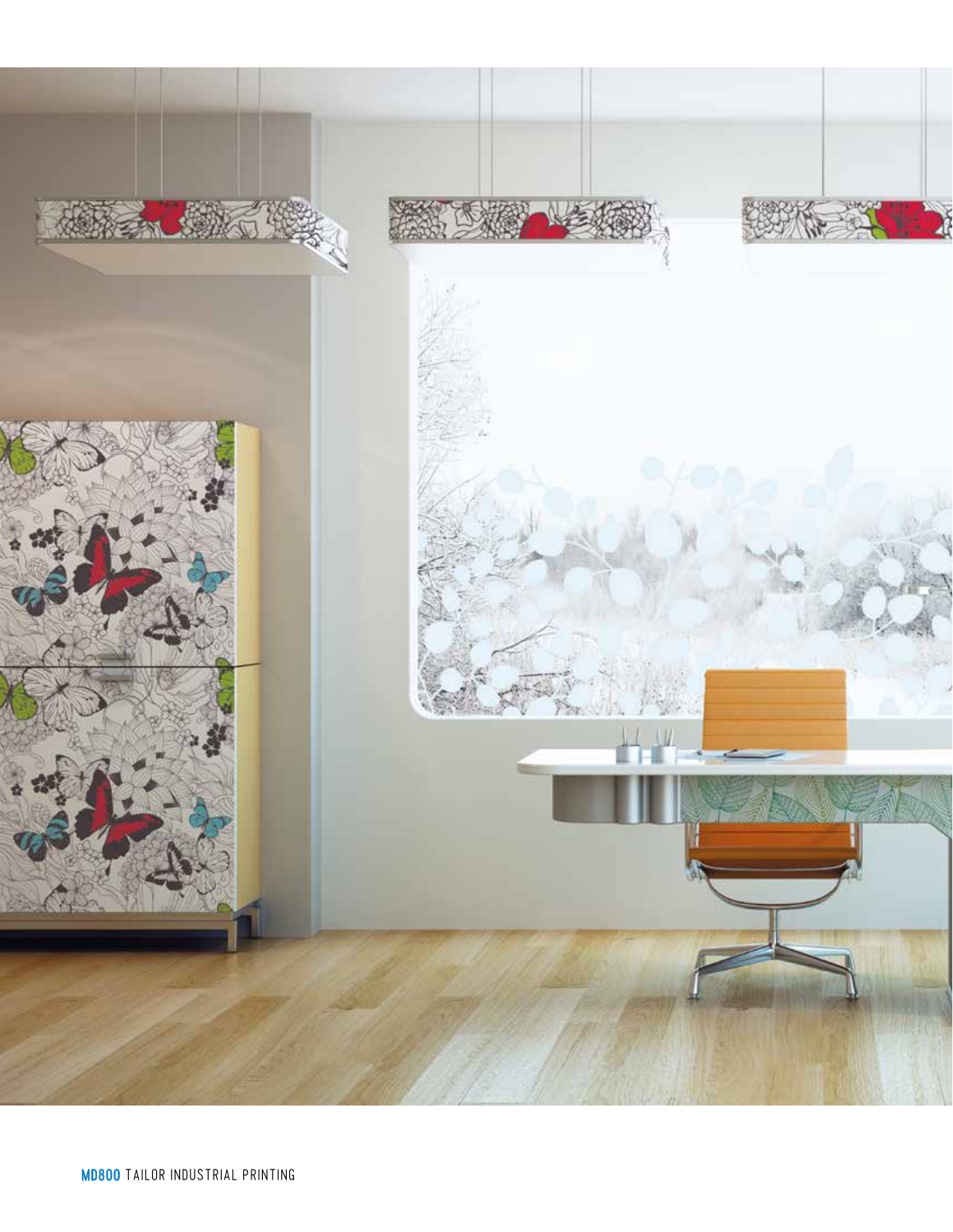

## MORE BUSINESS

1 Graphics and Fine Art / 2 Metal packaging / 3 Giveaways / 4 Glass decoration / 5 High-thickness promotional items and boxes up to 200 mm / 6 Soft Signage / 7 Exhibitions / Wood flooring/decoration / 9 Plastic POS materials







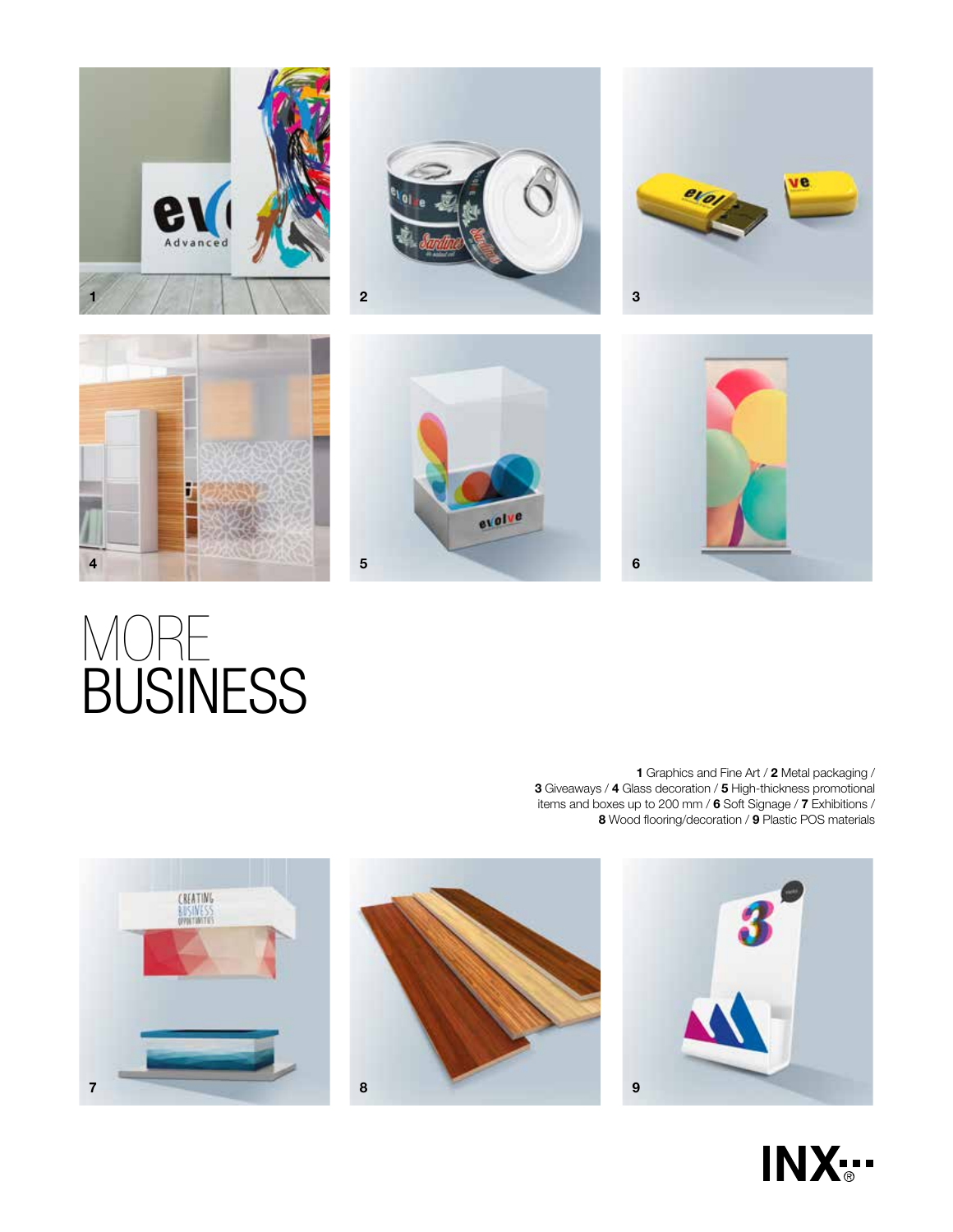











1 Dynamic Printheads Plate with industrial inkjet printheads / 2 Heavy-duty printing shuttle / 3 High-precision conveyor belt moved by magnetic linear motors / 4 High-power 3-zones vacuum system for perfect stability of the printed sheets / 5 High-quality mechanical and electrical components / 6 Powerful printing workflow with remote control and tablet interface

### A compact body combined with the highest productivity and modularity

The MD800 Series is a uniquely designed high-quality range of industrial inkjet printers, designed to fit the most specialized graphic and specialty printing applications. What makes the MD800 *(Tailor Printer)* unique is its capability to get adapted to each customer's requirements in terms of media-loading, printheads and lamps configuration, as well as a dedicated ink-chemistry choosed from the extended INX range.



### *Conveyor belt for non-stop printing and automated bord feeder/stacker for unattended production*

*MD800 printers available in the 1,6 and 2,0 meters widths.*

*They are provided with a conveyor belt moved by high-precision magnetic linear motors. A robust handling table with 3 separate vacuum zones is hidden under the conveyor belt and guarantees a powerful suction of the most popular sheet-fed materials, including papers, acrylic sheets and metal sheets. All the conveyor belt [MD800] configurations can be easily connected with the optional board-feeder and stacker units for maximum throughput and unattended production.*

*MD800 160 and 200 can also be equipped with unwinding/rewinding units for the occasional production of flexible substrates.*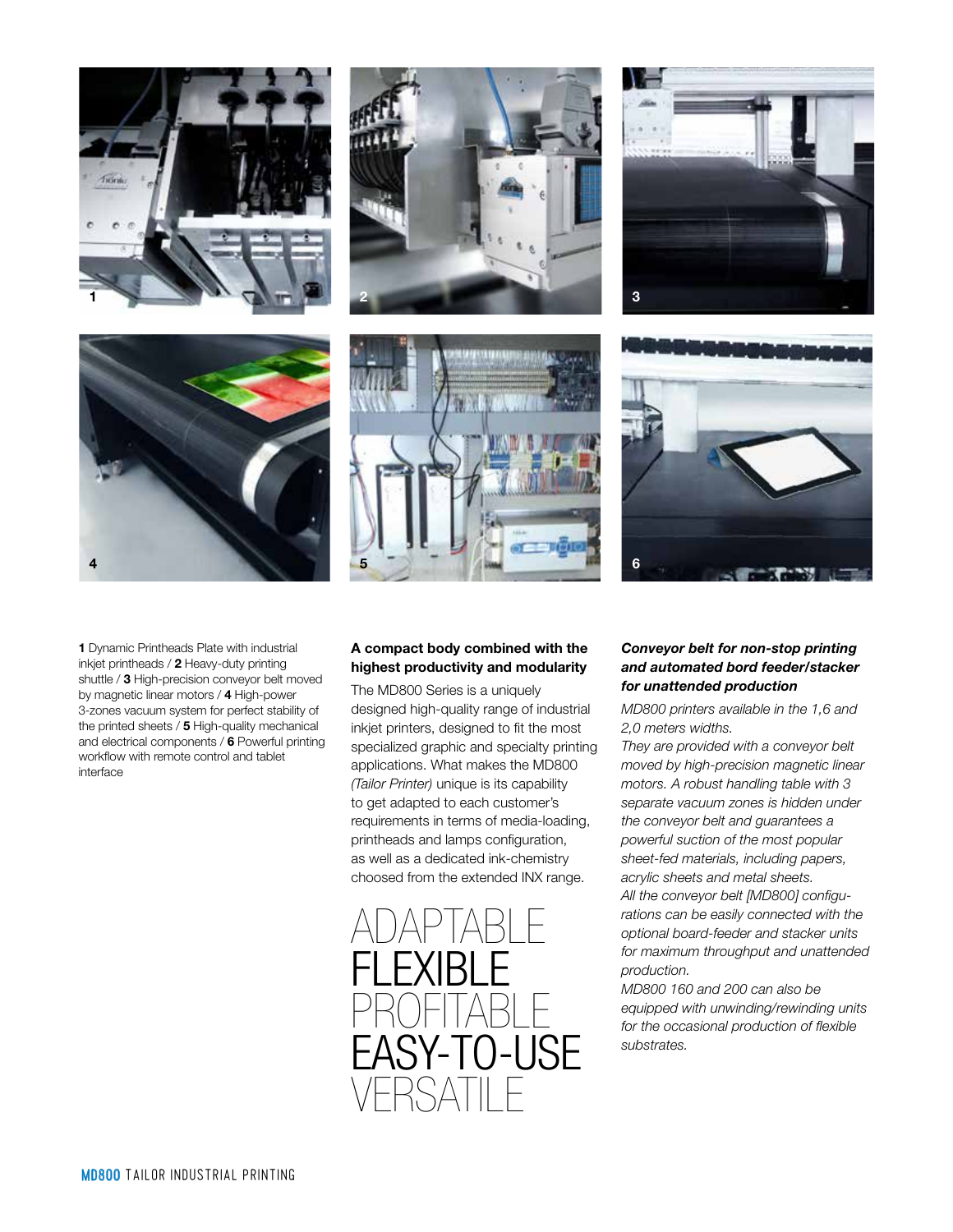

# À LA CARTE!

The exclusive **Dynamic Printheads** Plate (DPP) technology guarantee that the image is produced quickly and precisely, while UV lamps provide perfect curing on both colours and varnish. Gloss and matt effects are provided by the sliding LED lamps. Metallic UV inks are also available for special effects. The multi-position oversized DPP shuttle each customer to get his own configuration for optimized results with white, colours and varnish, that are all printed at full productivity, without any loss of speed. According to each specific customer's requirement, the TP Series can be equipped with different industrial printheads and inks.

A range of highly-specialized UV-curable ink chemistries are available and recommended for direct printing on metal, plastics, glass, wood

and other critical substrates. Solvent-based inks are also available for plastics and flexible substrates, while Textile inks can be used for natural and synthetic fabrics.

The revolutionary high-performance Aqueous inks are recommended for paper, packaging and many other applications that are now realized using analog printing technologies.



*Example of a typical DPP configuration*

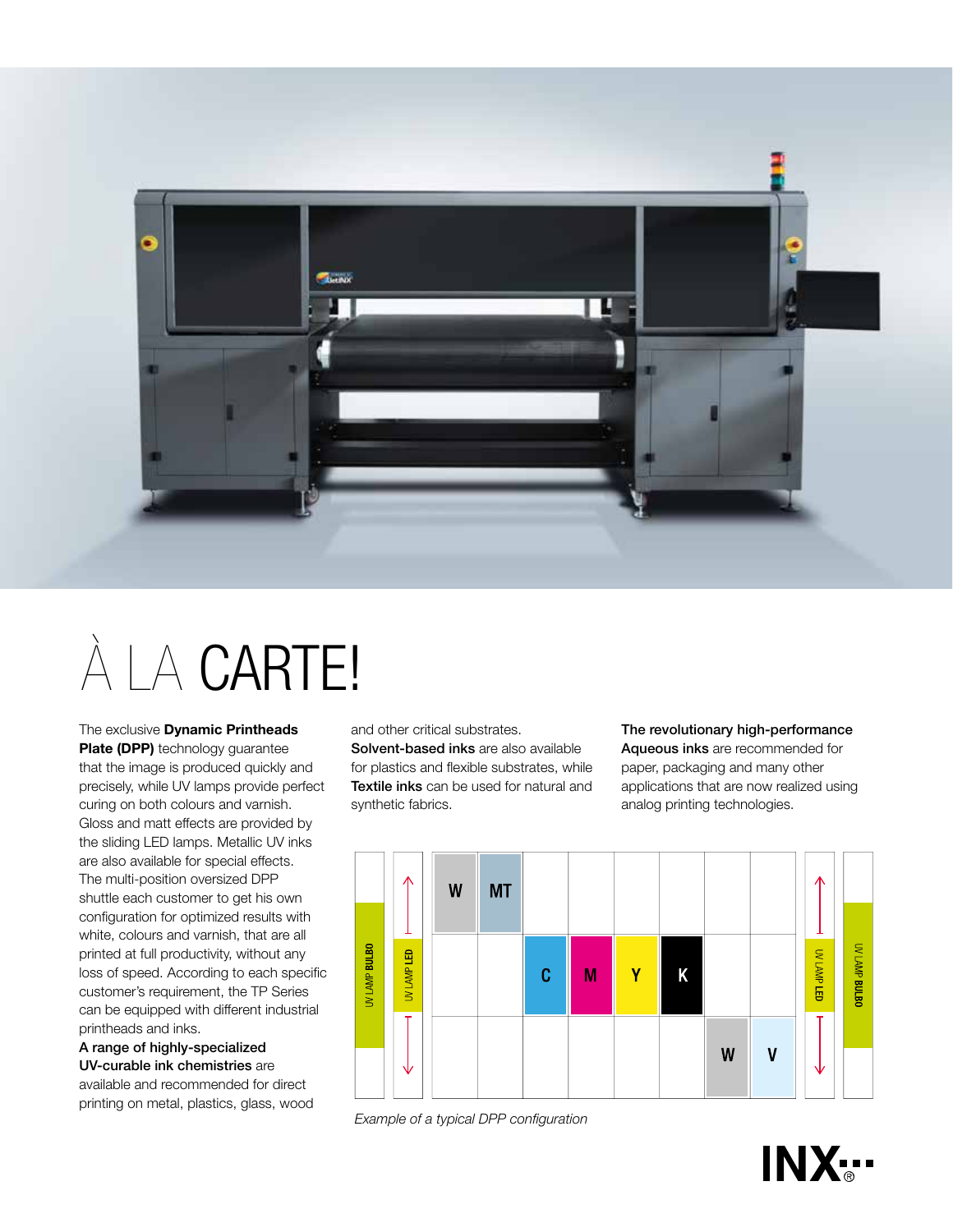### MD800 SERIES SPECIFICATIONS



| PRINTHEAD TECHNOLOGY<br>Dynamic Printheads Plate<br>for Xaar 1002 and Kyocera<br>KJ4 high-performance<br>industrial inkjet printheads<br>with variable droplet size | COLOR CONFIGURATION<br>CMYK, CMYK+W+V,<br>CMYKLcLm+W, 2xCMYK<br>for double speed, more<br>configurations available also<br>using metallic inks | <b>RESOLUTION</b><br>Up to 2880 x 1440 dpi                                                                                                                                 | PRINT SPEED<br>MD800 160 up 100 sqm/h<br>MD800 200 up to 180 sqm/h                                                                            |
|---------------------------------------------------------------------------------------------------------------------------------------------------------------------|------------------------------------------------------------------------------------------------------------------------------------------------|----------------------------------------------------------------------------------------------------------------------------------------------------------------------------|-----------------------------------------------------------------------------------------------------------------------------------------------|
| MEDIA HANDLING<br>Conveyor belt with 3<br>separate vacuum zones.<br>Automated board feeder<br>and board stacker available<br>as optional.                           | MEDIA THICKNESS<br>Up to 200 mm                                                                                                                | <b>INKS CURING</b><br>2 sliding low-heat UV LED<br>lamps for varnish curing with<br>gloss and matt effect<br>2 UV bulb or 2 low-heat<br>UV LED lamps for colours<br>curing | <b>INKS &amp; CONSUMABLES</b><br>UV-Curable Industrial Inkjet<br>Inks and Clear Varnish                                                       |
| PRINTING SIZE AND WIDTH<br>MD800 160 1650 mm printing width<br>MD800 200 2050 mm printing width                                                                     |                                                                                                                                                | MEDIA SOFTWARE<br>Onyx Thrive printing<br>workflow                                                                                                                         | OPERATING CONDITIONS<br>From 20°C to 28°C<br>30% to 65% Humidity<br>without condensation<br>Ideal umidity 40% with<br>max temperature of 28°C |
| PRINTING WIDTH                                                                                                                                                      |                                                                                                                                                |                                                                                                                                                                            |                                                                                                                                               |
| <b>CONVEYOR BELT</b><br>100                                                                                                                                         | 160                                                                                                                                            | 200                                                                                                                                                                        | 250                                                                                                                                           |

Design and specifications are subject to change without notice. Ask INX Digital for the current technical specifications before purchase.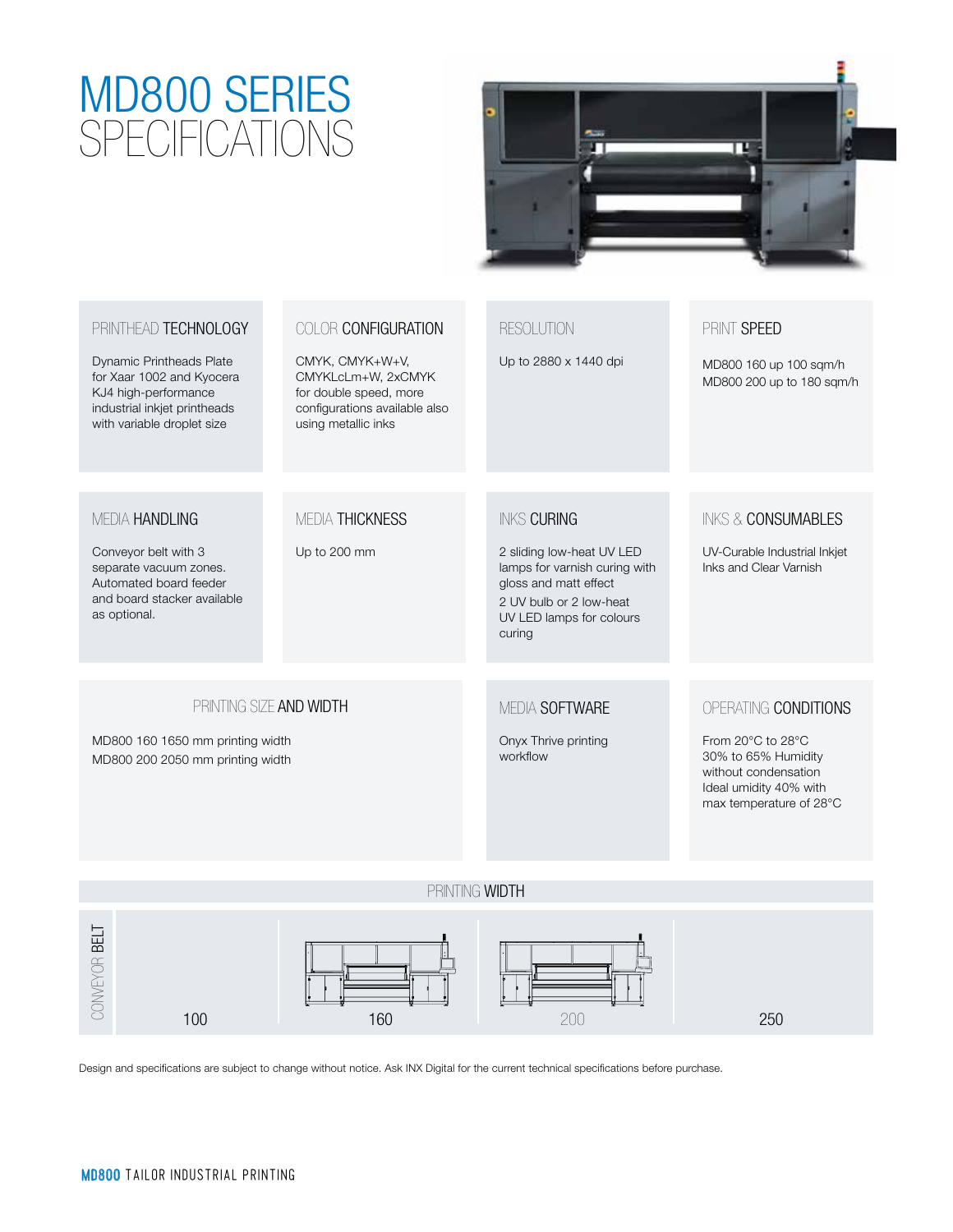